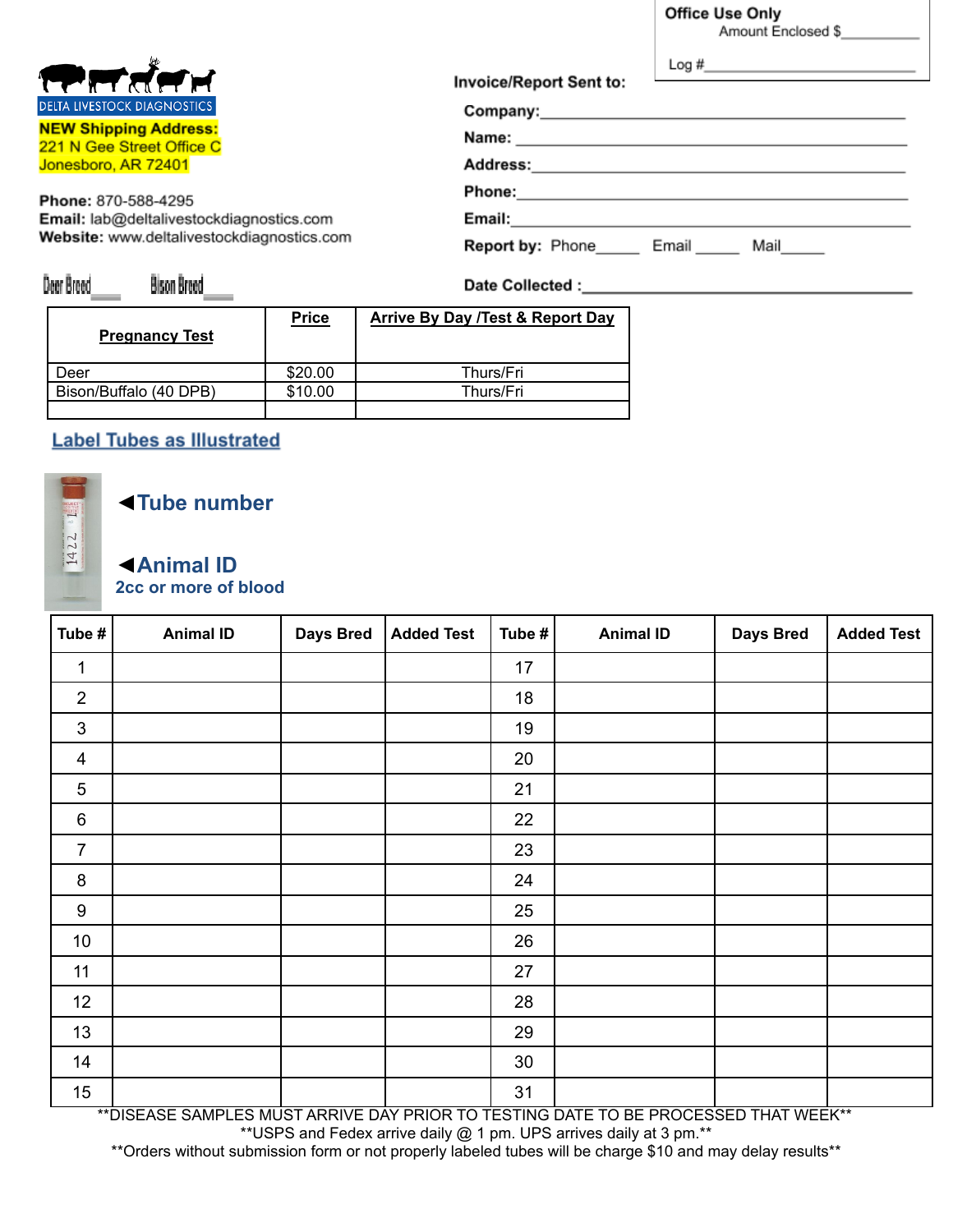|--|--|--|

| Tube $#$ |                  |                  |                     |            |                  |           |                   |
|----------|------------------|------------------|---------------------|------------|------------------|-----------|-------------------|
|          | <b>Animal ID</b> | <b>Days Bred</b> | Added Test   Tube # |            | <b>Animal ID</b> | Days Bred | <b>Added Test</b> |
| 34       |                  |                  |                     |            |                  |           |                   |
| $33\,$   |                  |                  |                     | 68         |                  |           |                   |
| $34\,$   |                  |                  |                     | 69         |                  |           |                   |
| $35\,$   |                  |                  |                     | $70\,$     |                  |           |                   |
| $36\,$   |                  |                  |                     | $71$       |                  |           |                   |
| $37\,$   |                  |                  |                     | $72\,$     |                  |           |                   |
| $38\,$   |                  |                  |                     | 73         |                  |           |                   |
| $39\,$   |                  |                  |                     | 74         |                  |           |                   |
| 40       |                  |                  |                     | 75         |                  |           |                   |
| 41       |                  |                  |                     | 76         |                  |           |                   |
| $42\,$   |                  |                  |                     | $77\,$     |                  |           |                   |
| $43\,$   |                  |                  |                     | ${\bf 78}$ |                  |           |                   |
| 44       |                  |                  |                     | 79         |                  |           |                   |
| 45       |                  |                  |                     | $80\,$     |                  |           |                   |
| 46       |                  |                  |                     | 81         |                  |           |                   |
| 47       |                  |                  |                     | 82         |                  |           |                   |
| 48       |                  |                  |                     | 83         |                  |           |                   |
| 49       |                  |                  |                     | 84         |                  |           |                   |
| $50\,$   |                  |                  |                     | 85         |                  |           |                   |
| 51       |                  |                  |                     | 86         |                  |           |                   |
| 52       |                  |                  |                     | 87         |                  |           |                   |
| 53       |                  |                  |                     | ${\bf 88}$ |                  |           |                   |
| 54       |                  |                  |                     | 89         |                  |           |                   |
| 55       |                  |                  |                     | 90         |                  |           |                   |
| 56       |                  |                  |                     | 91         |                  |           |                   |
| 57       |                  |                  |                     | 92         |                  |           |                   |
| 58       |                  |                  |                     | 93         |                  |           |                   |
| 59       |                  |                  |                     | 94         |                  |           |                   |
| 60       |                  |                  |                     | 95         |                  |           |                   |
| 61       |                  |                  |                     | 96         |                  |           |                   |
| 62       |                  |                  |                     | 97         |                  |           |                   |
| 63       |                  |                  |                     | 98         |                  |           |                   |

\*\*DISEASE SAMPLES MUST ARRIVE DAY PRIOR TO TESTING DATE TO BE PROCESSED THAT WEEK\*\* \*\*USPS and Fedex arrive daily @ 1 pm. UPS arrives daily at 3 pm.\*\*

\*\*Orders without submission form or not properly labeled tubes will be charge \$10 and may delay results\*\*